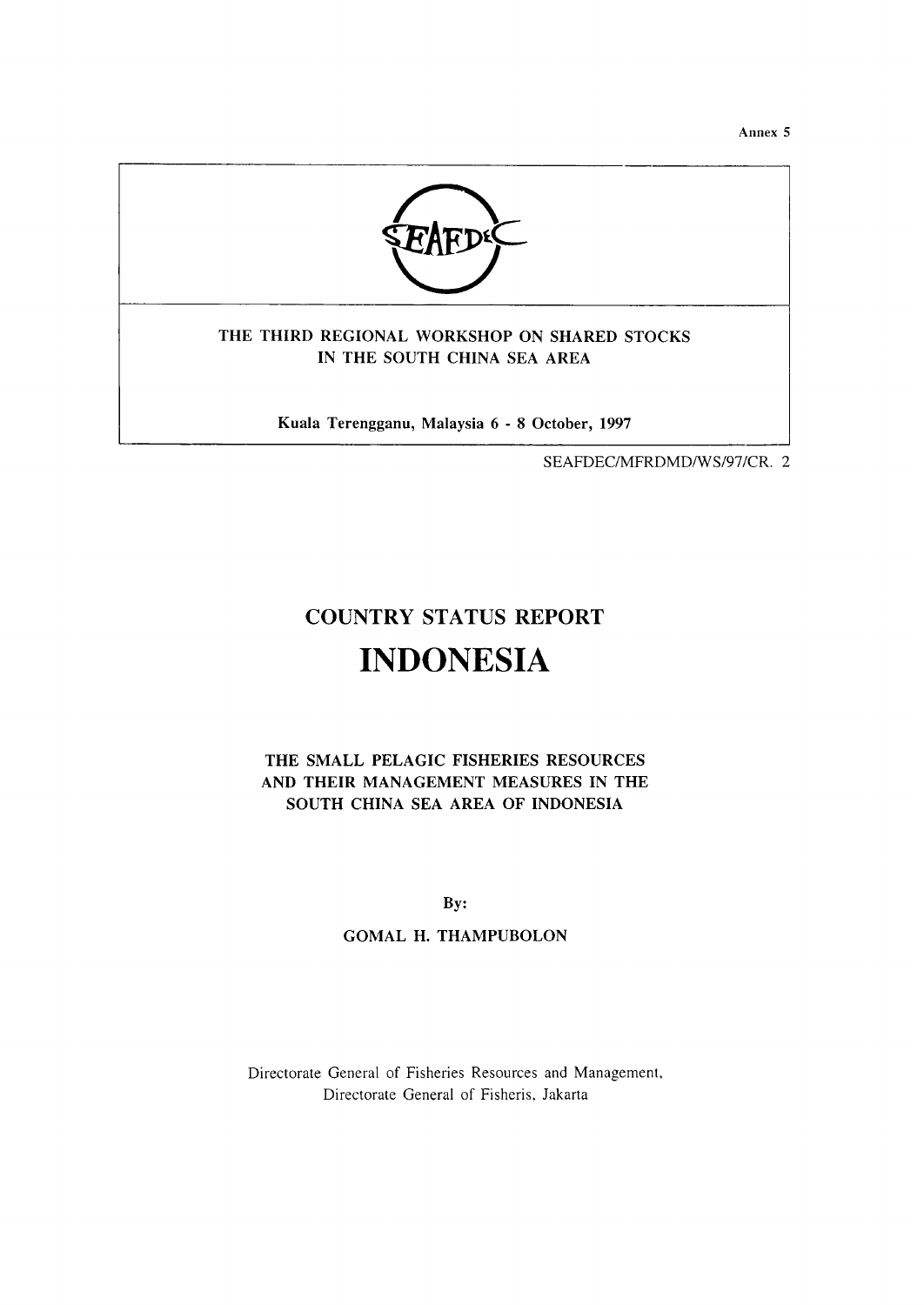#### **1. INTRODUCTION**

Indonesia is an Archipelagic country consisting of more than 18,000 island, and about 5.8 millions  $km<sup>2</sup>$  of marine waters. In order to fisheries management the Indonesian waters has grouped into 9 coastal waters which one of those is South China Sea Area (Fig. 1).

South China Sea Area of Indonesia consists of many island bordering to Riau, Jambi. South Sumatera and West Kalimantan Provinces. The marine fisheries resources are mostly utilized by fishermen from provinces bordering to this area, but also from other provinces, mainly from Central Java, Jakarta and chartered boats. The present explotation condition of marine fisheries resources in this area are still under-developed. Since about 1986 the marine fisheries in the IEEZ of South China Sea Area have developed remarkably, starting from 45 boats in 1986 to 8,813 boats in 1995 foreign and national boats or increasing about 67% annually (Fishing Boats Statistics Operated in the IEEZ, 1997).

In this report presented the data were collected from Jambi, South Sumatera and West Kalimantan Provinces.

### **2. THE EXISTING FISHERIES**

#### **2.1. Fishing Gears**

There were various gears used by fishermen in the area, such as Payang, Danish seine, Beach seine, Purse seine, Drift gill net, Encircling gill nets, Set gill net, Lift net, Troll line and traps. The most important gears used for small pelagis fisheries are presented in Appendix Table 1. Troll line was increasing very fast, faster than Purse seine and any other gear. Purse seine developed in this area since 1989, increasing about 12% annually (1989-1995). Payang was also increasing but not as fast as Purse seine.

Since 1980's, some Purse seiners from Central Java Province have been operating to this area, mainly in the East Season. The seiners operating in this area are still increasing and mostly large seiners fishing days 30-45 days/trip.

The small scale fisheries used were non power boats and power boats. The number of non powered boats were increasing every year about 1% but powered boats were increasing 7% and 4% respectively for out board and inboard motors.

The size of inboard motors are ranging from under 5 GT to 50 GT. The number of fishing boats operating in IEEZ, the foreign flagged (chartered) and Indonesia flagged boats by type of fishing gears are presented in Table 1.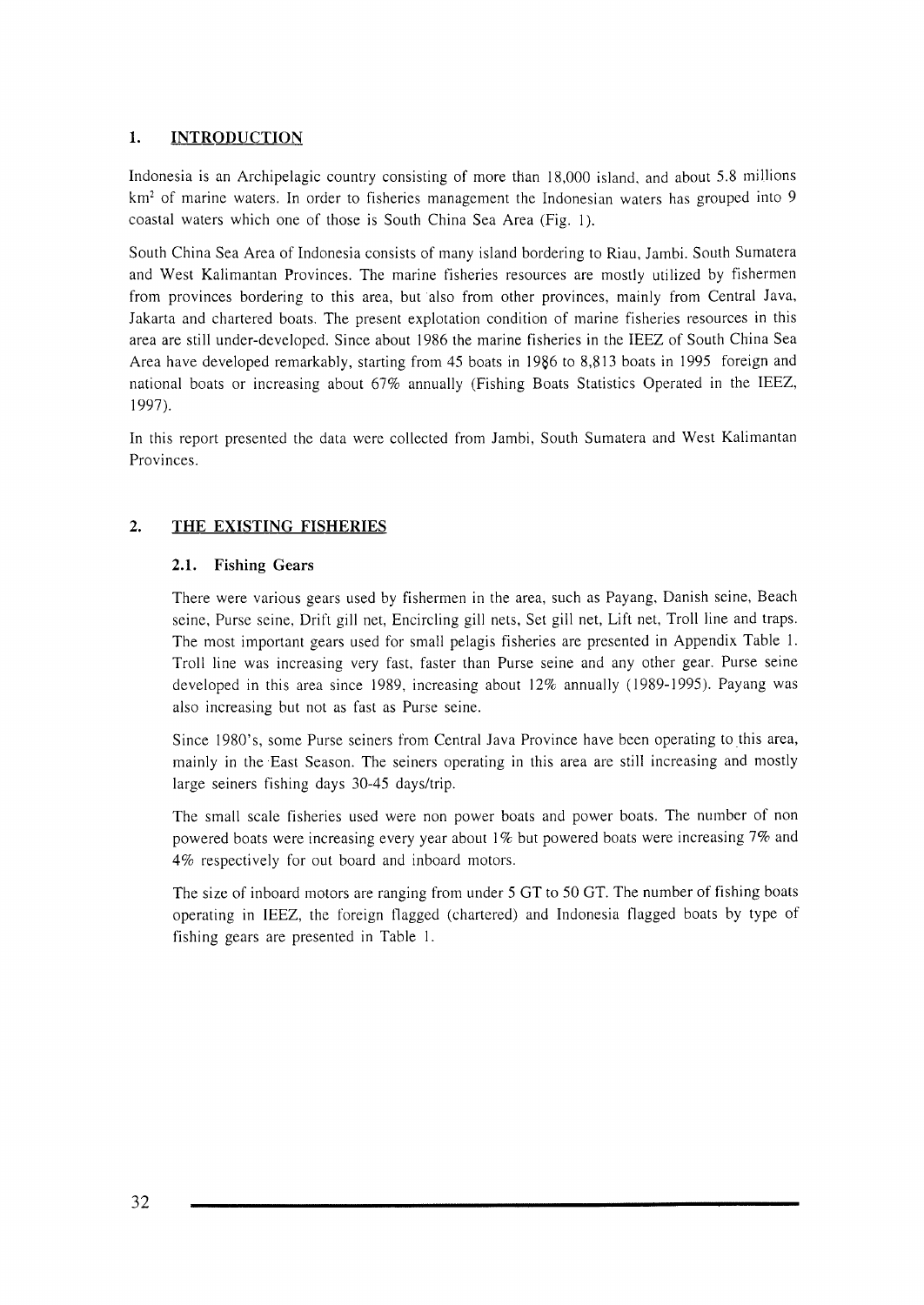| Gears |     | Type of Gears |           |                              |        |                          |       |  |
|-------|-----|---------------|-----------|------------------------------|--------|--------------------------|-------|--|
| Years | LL  | <b>PS</b>     | <b>GN</b> | FN                           | FC     | PU                       |       |  |
| 1986  |     | 24            |           | $\qquad \qquad \blacksquare$ | 21     | -                        | 45    |  |
| 1987  |     | 191           | ٠         | 13                           | 9      | $\blacksquare$           | 213   |  |
| 1988  | 140 | 238           | 40        | 163                          | 9      | -                        | 590   |  |
| 1989  | 30  | 206           | 46        | 219                          | 19     |                          | 510   |  |
| 1990  |     | 437           | 82        | 312                          | $\tau$ |                          | 838   |  |
| 1991  | 12  | 501           | 119       | 368                          | 3      | ٠                        | 1,003 |  |
| 1992  | 9   | 266           | 143       | 485                          | 3      | $\overline{\phantom{a}}$ | 906   |  |
| 1993  | 21  | 426           | 144       | 539                          | 6      | 43                       | 1,183 |  |
| 1994  | 16  | 165           | 99        | 523                          | ۰      | ٠                        | 803   |  |
| 1995  | 3   | 125           | 98        | 497                          |        |                          | 723   |  |

Table 1: Number of Foreign and Indonesia Fishing Boats Operating in IEEZ of South China Sea, by Type of Gear (1986 - 1995)

Remark:  $LL = Long$  liner FC = Fish carrier PS = Purse seiner PU = Shrimp net

 $GN = Gil$  netter FN = Fish net

Source: Fishing Boats Statistics

Operated in IEEZ of South China Sea, 1997

33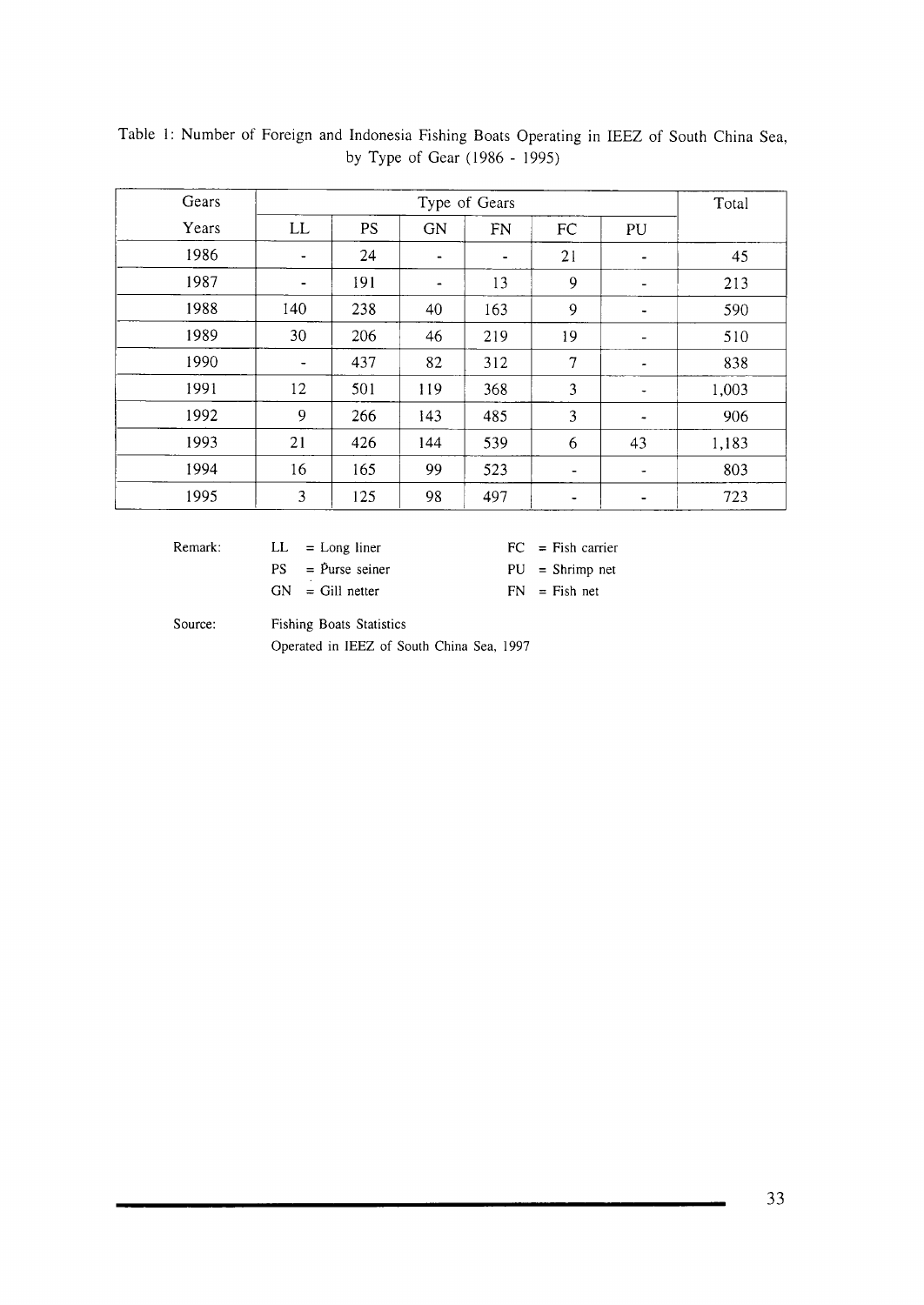Figure 1: The Management Areas of Marine Fisheries Resources In The Indonesian Waters



6. Arafura Sea

9. The Indian Ocean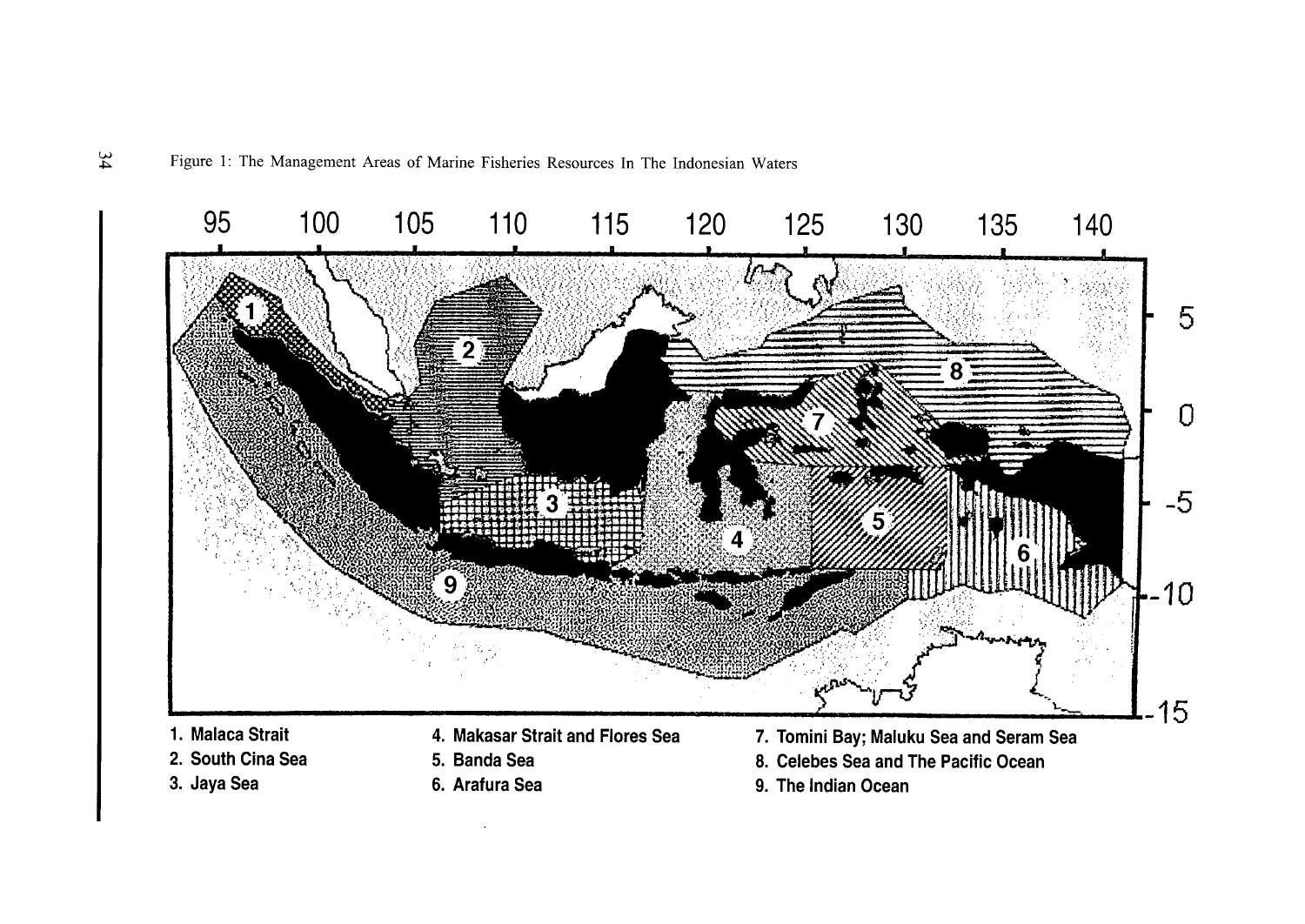#### **2.2. Production**

Marine Fisheries production are recorded as species groups in fisheries Statistics of Indonesia. There are 18 species groups of small pelagic, 4 large pelagic and 20 demersal fishes were catching from this area. Skipjack, Hardtail scad, Rainbow runner were recorded individually, are not mixed with other species. The production by species groups of small pelagic fishes from 1989 to 1995 is presented in Appendix Table 2. The average dominant species for 1989 - 1995 were Sardinella spp; oil sardine; Rastrelliger spp. In Appendix Table 3 is presented the total production of marine production by species groups in the South China Sea of Indonesia for 7 years periods (1989-1995, 1989-1995).

The production of small pelagic fishes in this area were increasing about 4.62% annually. This due to the increasing number of Purse seiner, Payang and other gears operating in this area.

The production by dominant gears for small pelagic fishes are presented in Table 2. In the table indicated no. of unit; total catch and catch per unit effort (CPUE) for dominant gears.

| Years          |            | 1989           | 1990           | 1991     | 1992   | 1993   | 1994   | 1995   |        |
|----------------|------------|----------------|----------------|----------|--------|--------|--------|--------|--------|
| Gears          |            |                |                |          |        |        |        |        |        |
| 1              | Payang     | F              | 370            | 21       | 146    | 21     | 147    | 153    | 60     |
|                |            | $\overline{C}$ | 7,332          | 93       | 80     | 89     | 7,855  | 535    | 2,085  |
|                |            | <b>CPUE</b>    | 19.8           | 4.42     | 0.55   | 4.24   | 53.90  | 3.50   | 34.75  |
| $\overline{2}$ | P. Seine   | ${\bf F}$      | $\overline{4}$ | 6        | 12     | 6      | 6      | 21     | 23     |
|                |            | C              | 1,780          | 1,978    | 1,277  | 1,930  | 2,458  | 5,263  | 5,807  |
|                |            | <b>CPUE</b>    | 445            | 330      | 106    | 332    | 410    | 251    | 253    |
| 3              | Drift GN   | F              | 880            | 1,375    | 955    | 875    | 883    | 852    | 943    |
|                |            | C              | 16,386         | 10.922   | 14,765 | 16,106 | 19,332 | 16,397 | 15,377 |
|                |            | <b>CPUE</b>    | 20             | 8        | 15     | 18     | 22     | 19     | 16     |
| $\overline{4}$ | Encircling |                |                |          |        |        |        |        |        |
|                | <b>GN</b>  | F              | 145            | 234      | 144    | 173    | 178    | 185    | 225    |
|                |            | С              | 2,537          | 2,438    | 2,368  | 2,677  | 2,783  | 4,783  | 6,507  |
|                |            | <b>CPUE</b>    | 17             | 11<br>÷. | 16     | 15     | 16     | 26     | 29     |
| 5              | Lift net   | $\mathbf F$    | 560            | 777      | 602    | 607    | 566    | 544    | 538    |
|                |            | Ċ              | 2,801          | 3,277    | 3,522  | 3,259  | 1,896  | 2,486  | 2,399  |
|                |            | <b>CPUE</b>    | 5.0            | 4.2      | 5.9    | 5.4    | 3.3    | 4.6    | 4.5    |
| 6              | Troll line | F              | 130            | 106      | 177    | 161    | 187    | 210    | 194    |
|                |            | C              | 558            | 869      | 554    | 604    | 667    | 705    | 695    |
|                |            | <b>CPUE</b>    | 4.3            | 8.2      | 3.1    | 3.8    | 4.0    | 4.6    | 3.6    |

Table 2: The Production of Dominant Gears for Small Pelagic Fishes in the West Kalimantan, Indonesia, 1989-1995

35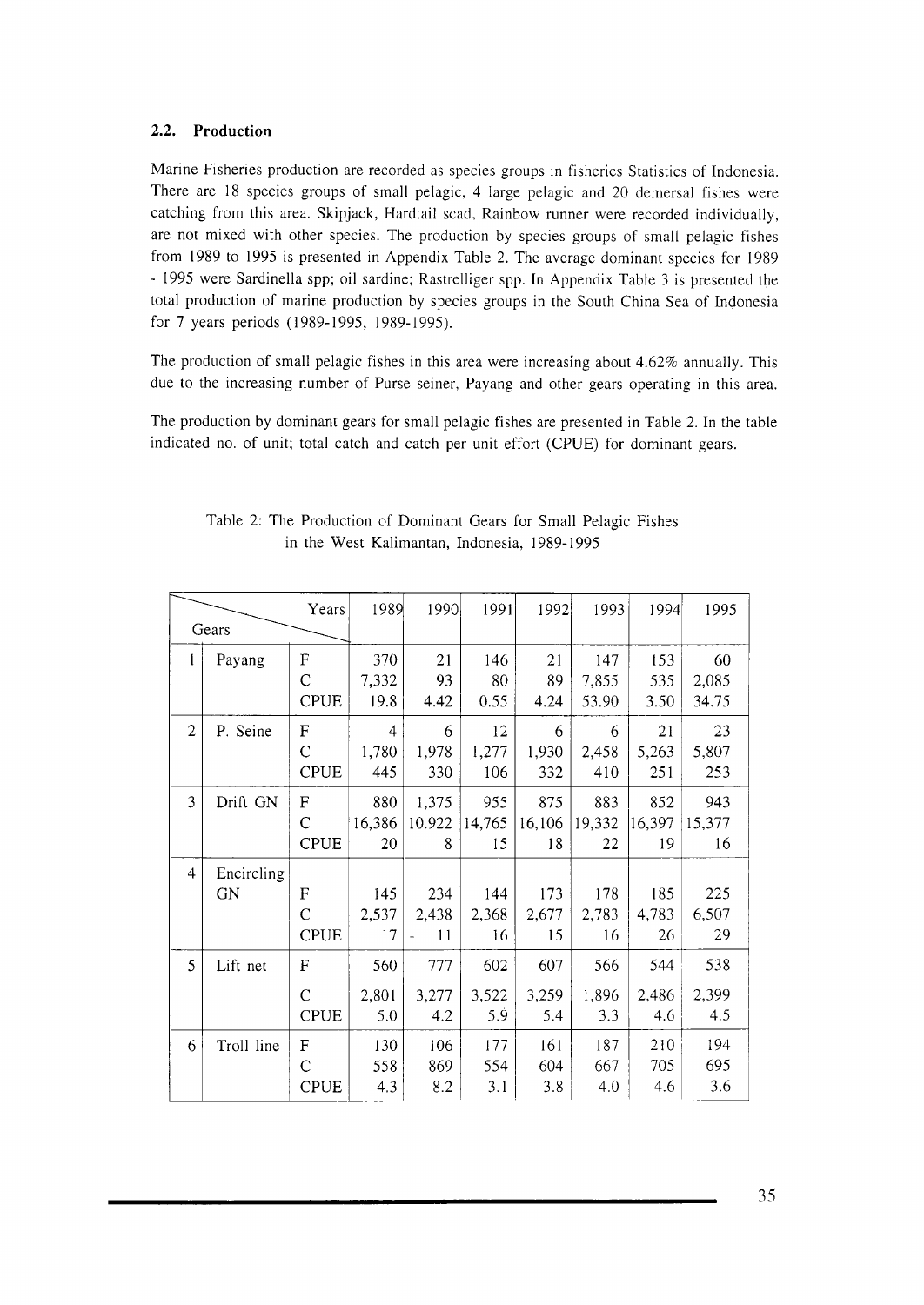The Table 2 indicated that the fluctuations of CPUE of Payang, may be some misrecorded in the number units of gear, but the others gears indicated, a little decreasing.

#### **2.3. Level of Exploitation**

The small pelagic fishes potentials in South China Sea of Indonesia was assessed in 1991, 1995 and 1997 as Table 3.

| Years      | Area<br>(Km <sup>2</sup> ) | Density<br>$(ton/Km^2)$ | $(103$ ton) | Potential Yield   Landing Catch   Exploitation<br>$(103$ ton) | rate $(\%)$ |
|------------|----------------------------|-------------------------|-------------|---------------------------------------------------------------|-------------|
| 1991 $(a)$ | 595                        | 0.56                    | 330         | 75                                                            | 22.73       |
| $1995$ (b) | 595                        | 0.60                    | 357         | 75                                                            | 21.01       |
| 1997 $(c)$ | 558                        | 0.92                    | 513         | 150                                                           | 29.24       |

Table 3: The Small Pelagic Fishes Potentials in South China Sea of Indonesia

Sources: (a) The potential assessment of marine fisheries resources in Indonesia Waters Directorate General of Fisheries, Jakarta, 1991

- (b) Workshop on Stock Assessment of Marine Fisheries Resources in Indonesia, FAO/ DANIDA, Jakarta 1993.
- (c) The Potentials Assessment of Marine Fisheries Resources in Indonesia Waters, DGF, 1997.

The above table, indicated the level of exploitation for small pelagic fishes in South China Sea of Indonesia is still under fishing. There is still possibility for expantion.

#### **3. BIOLOGICAL PARAMETERS**

Since the Workshop on Shared Stocks in the Southeast Asia were conducted to review the possibility of shared stocks in this area for marine fisheries resources. There is no any research activities carried out yet in South China of Indonesia to support the identification of shared stocks. But in 1996, was began to collect the landing catch of Purse seine in West Kalimantan and length frequentis data for 5 species of small pelagic fishes. Those data, are not yet analyzed to produce the biological parameters.

The Java Sea Pelagic Fishery Assessment Project (the collaboration of ORSTOM, France and Research Institute for Marine Fisheries, Jakarta) which was establish in 1991, has been monitored the catch landing of seiners which were operating in the South China Sea Area. The landing place of the seiners in Central Java Provinces. The data consists of catch by species and length frequentis measurement for small pelagic species. The result of this activities is not yet published.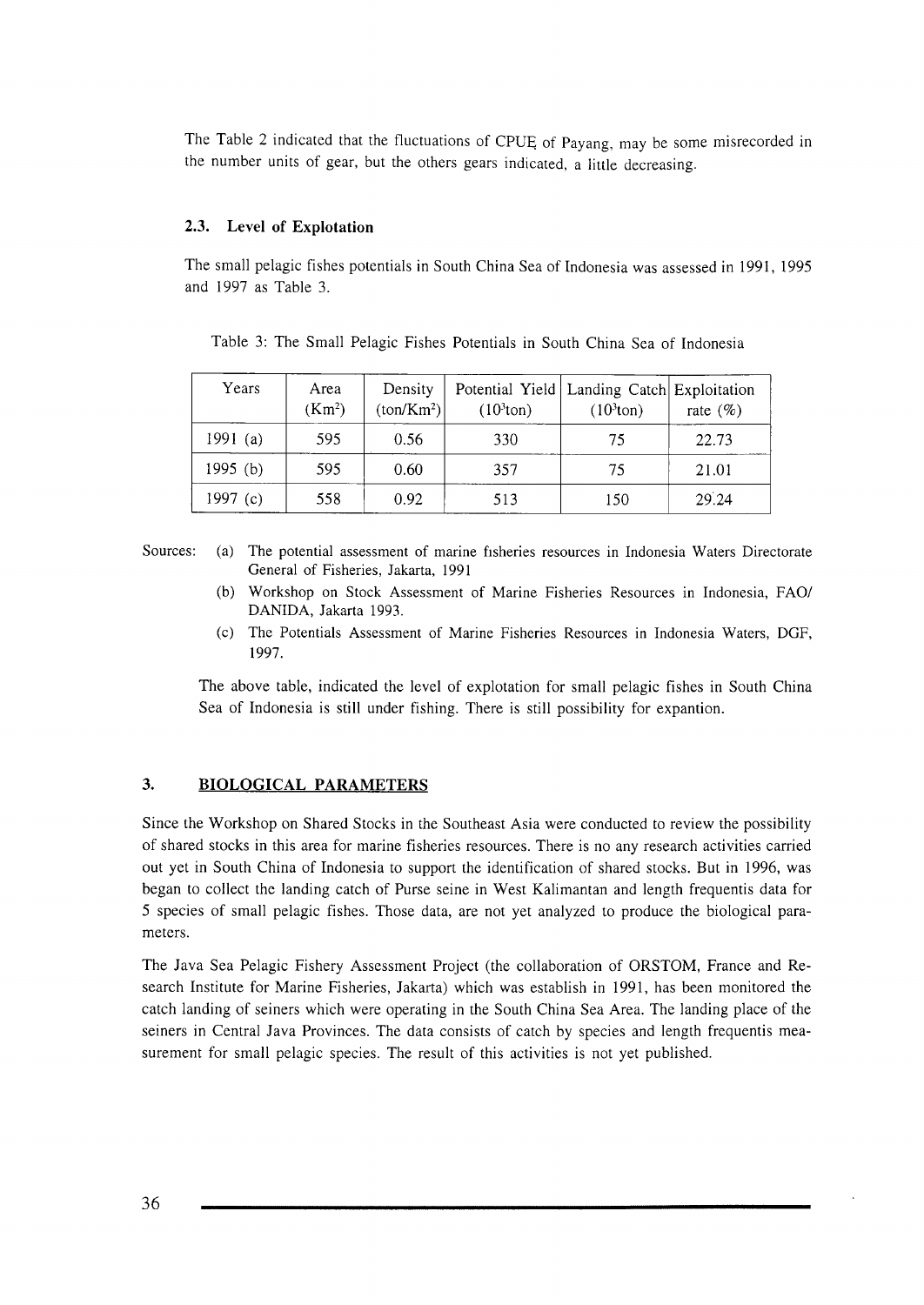#### **4. FISHERIES MANAGEMENT MEASURES**

The most serious management problems facing Indonesian fisheries policy makers are related to coastal waters where the vast majority of fisheries operate. Many of these fishing grounds are heavily exploited by large numbers of small scale fishermen, who are limited to inshore operations by existing boats and gears. Existing management regulations reflect concern for protecting both vulnerable resources and rights of access to inshore fishing grounds by small scale fishermen.

There were some fisheries management in Indonesia waters, (which are also effected in the South China Sea), as follows:

- (a) The Minister of Agriculture, issued Decree 56/1973, calling for the rational exploitation of fisheries resources;
- (b) The Minister of Agriculture issued Decree 1 of 1975 established that Ministry's authority to limit fishing effort in marine fisheries by regulating (1) seasons of operations, (2) type, size and number of boats in a particular areas and (3) size of mesh that could be used;
- (c) The Ministerial Decree 607, was issued in 1976 establishing a series of coastal zones parallel to the shore in which operations of various types of boats (categorized by both hull size and engine power) were restricted. This Decree is now under discussion for revision. The coastal belts established by this Decree are still in force and are summarized in Table 4.
- (d) The Minister Decree No. 15/1990, licencing for fishing vessel < 30 GT/90 HP is issued by Province Fisheries Service and for > 30 GT issued by Directorate General of Fisheries. Where as, there are no fishing license for small boat/canoes of < 5 GT/unmotorized due to the fishing activities only appraised as subsistance activity only. For the last category, the fishermen should reported their activity for statistic data and fisheries resources management measurement.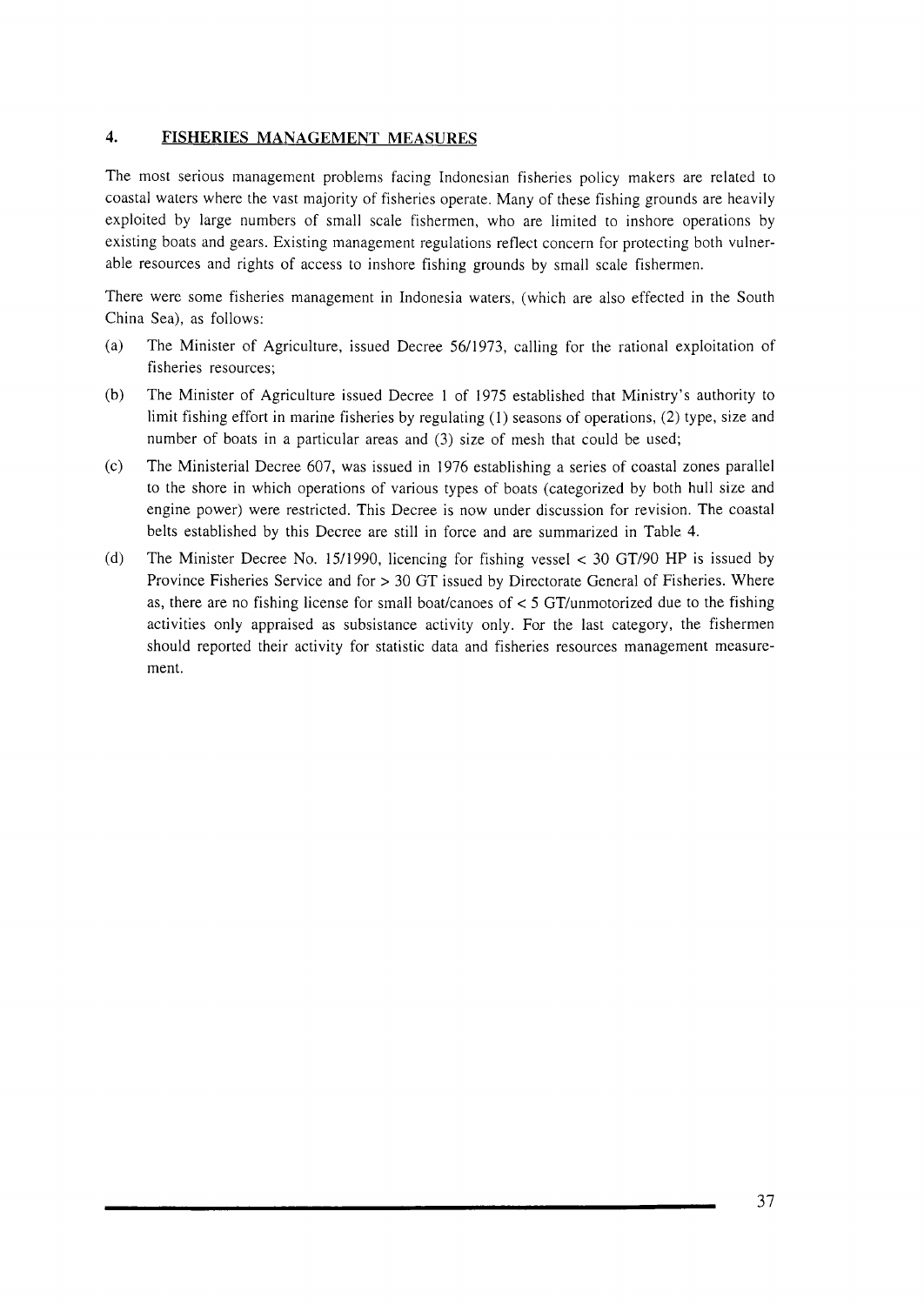| Zone  | Disitance from Shore   |                                     | Close to                                                                                                                                                                                                                                           |
|-------|------------------------|-------------------------------------|----------------------------------------------------------------------------------------------------------------------------------------------------------------------------------------------------------------------------------------------------|
| I     | 0.3 nautical miles     | 1.<br>2.<br>3.<br>4.<br>5.<br>6.    | Boats with inboard engines displacing over 5 GT;<br>Boats with inboard engines over 10 hp;<br>All types of trawl gear;<br>All purse seines;<br>Encircling gill nets and drifting gill nets for tuna;<br>Seine nets longer than 120.                |
| $\Pi$ | 3-7 nautical miles     | I.<br>2.<br>3.<br>4.<br>5.          | Boats with inboard engines displacing over 25 GT;<br>Boats with inboard engines over 50 hp;<br>Otter trawls with head ropes longer than 12 m;<br>Midwater trawls and pair trawls;<br>Purse seines longer than 300 m.                               |
| Ш     | 7-12 nautical miles    | 1.<br>2.<br>3.<br>$4_{\cdot}$<br>5. | Boats with inboard engines displacing over 100 GT;<br>Boats with inboard engines over 200 hp;<br>Demersal and midwater trawls using otter boards<br>equipped with headropes over 20 m in length;<br>Pair trawls;<br>Purse seine longer than 600 m. |
| IV    | Over 12 nautical miles | Ι.                                  | Pair trawls, except in the Indian Ocean where<br>they are permitted.                                                                                                                                                                               |

Table 4: Zones of Operation for Fishing Boats Established by the Minister of Agriculture's Decree 607 in 1976.

*Note:* Except for trawlnet fisheries since 1980 by the President's degree no: 39/1980 about the trawl ban in the western part in Indonesia waters.

#### **5. CONCLUSIONS**

- 1. The production of Small Pelagic Fishes is increasing due to the increasing of the gear operating in this area, mainly purse seine, gears;
- 2. Up to present, data collection an small pelagic fishes, are carried out by the Java Sea Pelagic Fishery Assessment Project from Central Java seiners operating in South China Sea Area;
- 3. Small pelagic fishes in the South China Sea at Indonesia is still under exploited;
- 4. Research activities area urgently needed to support shared stock identification, utilization and management in the area;
- 5. As a whole at government policy in fisheries management, presently has been taken practically regulations in related to small pelagic fishes i.e.: fishing zonation in certain area of bordered with dense population, conservation and protection of certain species, implementing MCS Program.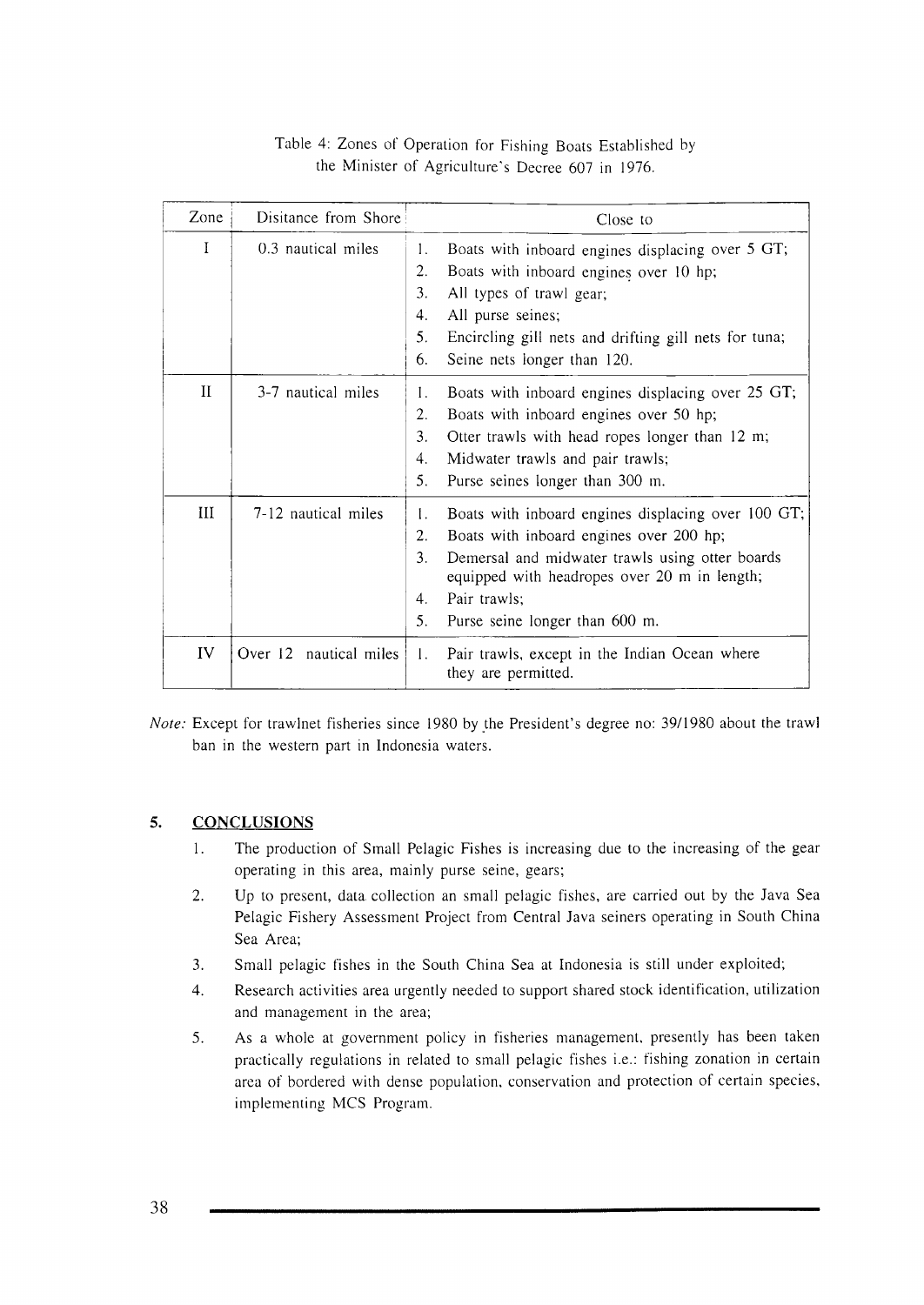# Appendix Table 1

| Year | Payang | Beach<br>seine | Purse<br>seine | Drift<br>G.N. | Enc.<br>G.N. | Shrimp<br>G.N. | Set<br>G.N. | Trammel<br>net | Troll<br>line            |
|------|--------|----------------|----------------|---------------|--------------|----------------|-------------|----------------|--------------------------|
| 1982 | 341    | 269            | -              | 1,678         | 389          | 2,648          | 1,582       | -              | $\overline{\phantom{a}}$ |
| 1983 | 392    | 435            | u,             | 4,206         | 379          | 2,560          | 1,498       |                |                          |
| 1984 | 450    | 443            | $\overline{2}$ | 3,708         | 329          | 2,456          | 1,762       | 703            | 42                       |
| 1985 | 431    | 753            | $\overline{2}$ | 3,076         | 321          | 2,300          | 1,864       | 747            | 45                       |
| 1986 | 599    | 656            | $\overline{c}$ | 3,754         | 471          | 2,199          | 1,864       | 1,137          | 96                       |
| 1987 | 649    | 649            | 4              | 3,711         | 465          | 2,358          | 1,452       | 1,004          | 90                       |
| 1988 | 661    | 429            | $\overline{4}$ | 3,108         | 411          | 2,268          | 1,766       | 1,023          | 132                      |
| 1989 | 1,064  | 332            | 4              | 3,331         | 330          | 2,532          | 1,839       | 984            | 130                      |
| 1990 | 842    | 781            | 6              | 6,145         | 533          | 2,462          | 2,908       | 2,138          | 431                      |
| 1991 | 1,094  | 407            | 12             | 3,363         | 432          | 2,423          | 1,663       | 936            | 177                      |
| 1992 | 1,113  | 834            | 6              | 5,826         | 465          | 2,852          | 3,113       | 1,739          | 889                      |
| 1993 | 1,530  | 866            | 6              | 6,039         | 478          | 3,120          | 3,206       | 1,591          | 1,210                    |
| 1994 | 1,265  | 1,069          | 21             | 6,340         | 451          | 2,491          | 3,194       | 1,804          | 1,165                    |
| 1995 | 2,429  | 1,742          | 23             | 6,765         | 434          | 2,024          | 4,359       | 1,463          | 760                      |

The Development of Some Main Gears Used in South China Sea Area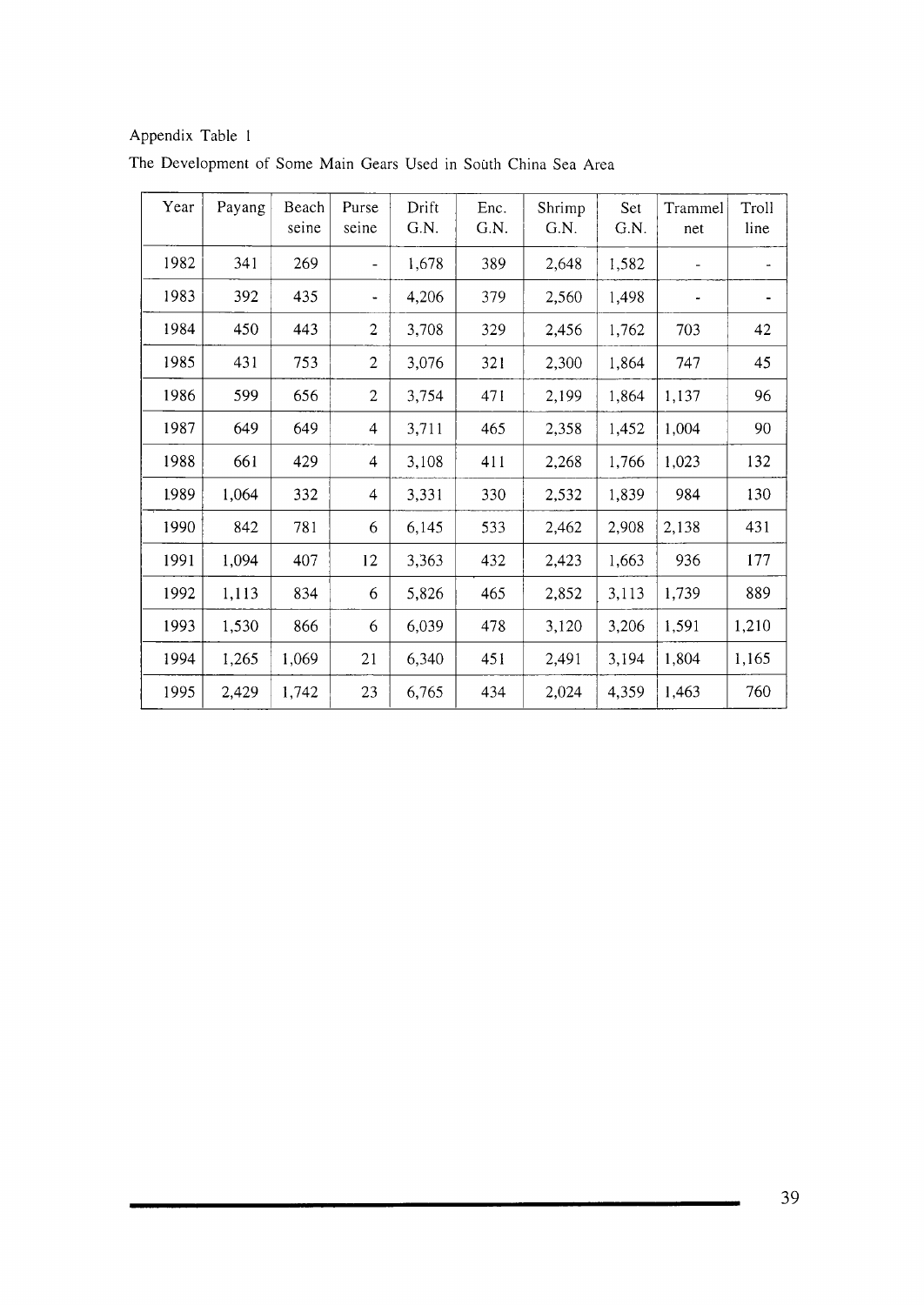#### Source: Directorate General of Fisheries (1984 - 1994)

#### Appendix Table 2:

## The Production by Species of Small Pelagic Fishes in South China Sea of Indonesia, 1989 - 1995

Unit: Ton

| N <sub>0</sub> | Species                               | 1989     | 1990                                                                                                | 1991     | 1992     | 1993     | 1994     | 1995     | Average  | $(\%)$ |
|----------------|---------------------------------------|----------|-----------------------------------------------------------------------------------------------------|----------|----------|----------|----------|----------|----------|--------|
|                | Barracuda Sphyraena spp               | 759.8    | 852.8                                                                                               | 898.0    | 1,050.0  | 970.3    | 183.3    | 1,437.0  | 878.7    | 0.70   |
| $\overline{2}$ | Roundscads Decapterus spp             | 25.9     | 27.6                                                                                                | 256.0    |          | 199.0    | 202.0    | 1,261.5  | 281.7    | 0.20   |
| 3              | Trevalies Selar spp                   | 7,893.9  | 8,086.1                                                                                             | 9,500.6  | 9,376.0  | 7,905.9  | 9,165.8  | 11,563.6 | 9,070.3  | 7.00   |
| 4              | Hardtail scads M. cordyla             | 683.1    | 707.1                                                                                               | 887.5    | 875.5    | 1,063.0  | 988.9    | 706.3    | 844.5    | 0.60   |
| 5              | Queen fishes Chorinemus spp           | 1,750.3  | 2,151.1                                                                                             | 2,008.0  | 2,126.7  | 2,300.4  | 1,928.3  | 3,250.1  | 2,216.4  | 1.70   |
| 6              | Rainbow runner E bipinnulatus         | 97.0     | 119.0                                                                                               | 120.0    | 122.0    | 147.0    | 268.0    | 287.0    | 165.7    | 0.10   |
| $\tau$         | Mullets Mugil spp                     | 2,489.0  | 2,495.0                                                                                             | 3,981.9  | 3,997.9  | 4,152.1  | 4,323.9  | 2,741.4  | 3,454.5  | 2.70   |
| 8              | Needle fishes Trichiurus spp          | 1,117.0  | 1,609.7                                                                                             | 1,720.0  | 2,362.2  | 1,838.6  | 1,128.6  | 1,729.6  | 1,643.7  | 1.30   |
| 9              | Anchovies Engraulidae                 | 7,591.3  | 7,463.3                                                                                             | 8,489.8  | 8,211.8  | 7,977.1  | 8,438.8  | 10,902.9 | 8,439.3  | 6.50   |
| 10             | Rainbow sardines Dussumieria spp      | 1,947.0  | 1,009.0                                                                                             | 2,288.0  | 2,336.0  | 4,358.0  | 4,290.0  | 5,108.0  | 3,048.0  | 2.30   |
| 11             | Fringscale sardinellas Sardinella spp | 17,696.3 | 17,340.0                                                                                            | 16,518.6 | 16,707.6 | 15,185.9 | 14,478.1 | 14,538.4 | 16,066.0 | 12.40  |
| 12             | Indian oil sardine A. sirm            | 7,920.0  | 8,082.0                                                                                             | 8,126.0  | 8,250.0  | 7,352.0  | 8,444.0  | 9,522.0  | 8,242.3  | 6.0    |
| 13             | Wolf herrings Chirocentrus spp        | 7,049.3  | 6,987.3                                                                                             | 6,014.5  | 6,135.5  | 6,636.6  | 7,478.6  | 10,252.8 | 7,225.9  | 5.60   |
| 14             | Tolishads/chineseherrings I. tolli    | 125      | 132                                                                                                 |          |          |          |          |          | 36.7     | 0.01   |
| 15             | Indianmacherels Rastrelligel spp      | 9,653.4  | 9,785.4                                                                                             | 9,314.8  | 9,818.8  | 10,754.5 | 16,949.4 | 8,456.8  | 12,104.7 | 9.40   |
| 16             | Seerfishes Scomboromorus spp          | 10,738.0 | 11,278.0                                                                                            | 9,649.8  | 10,115.8 | 9,805.7  | 10,462.4 | 14,640.8 | 10,947.2 | 8.50   |
| 17             | Small tunas Euthynnus spp Auxis spp   | 12,981.0 | 9,785.4                                                                                             | 8,390.5  | 14,714.5 | 14,829.8 | 16,475.2 | 18,690.3 | 13,696.2 | 10.50  |
| 18             | White pomprets                        | 1,827.6  | 1,845.6                                                                                             | 3,531.2  | 3,502.2  | 3,809.7  | 2,686.9  | 4,317.2  | 3,074.3  | 3.40   |
| 19             | Black pomprets                        | 3,897.4  | 4,059.4                                                                                             | 1,959.2  | 1,991.2  | 2,037.5  | 2,258.6  | 2,650.2  | 2,693.4  | 2.10   |
| 20             | Others                                | 25,018.4 | 25,368.9                                                                                            | 24,982.5 | 22,782.5 | 26,741.1 | 26,425.9 | 25,623.6 | 25,277.6 | 19.50  |
|                | Total                                 |          | 123,333.1   127,660.2   120,263.2   126,046.9   129,838.3   130,413.3   157,251.6   129,407.1   100 |          |          |          |          |          |          |        |

Note: The production is not included the landing catch of purse seine form north coast of Java which are fishing ground in the South China Sea Area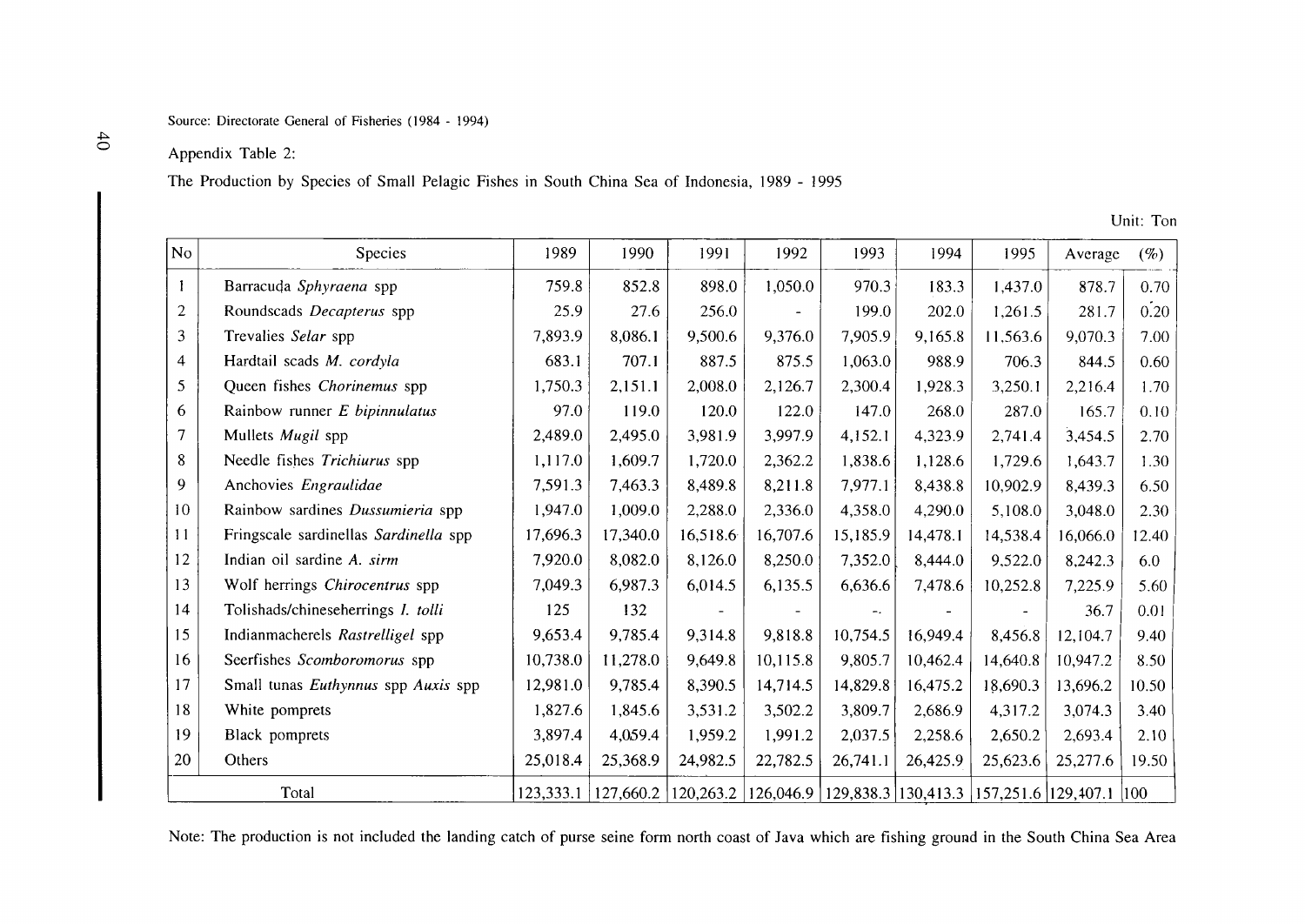Appendix Table 3:

Production of Marine Fishery in Southern Part of South China Sea Area by Group of Species.

|                  |         |         |          |                       | Unit: Ton |
|------------------|---------|---------|----------|-----------------------|-----------|
| Year             | Small P | Large P | Demersal | Crustacea<br>molluces | Total     |
| 1989             | 124,812 | 41      | 89,016   | 37,542                | 251,411   |
| 1990             | 129,248 |         | 88,810   | 38,058                | 256,116   |
| 1991             | 121,725 | 97      | 103,704  | 42,060                | 267,489   |
| 1992             | 127,892 |         | 99,691   | 56,568                | 284,151   |
| 1993             | 131,752 |         | 109,042  | 51,636                | 284,670   |
| 1994             | 133,344 |         | 117,288  | 39,941                | 290,573   |
| 1995             | 159,789 | 703     | 130,179  | 52,426                | 343,097   |
| Increase $(\% )$ | 5.00    |         | 7.70     | 6.61                  | 6.08      |